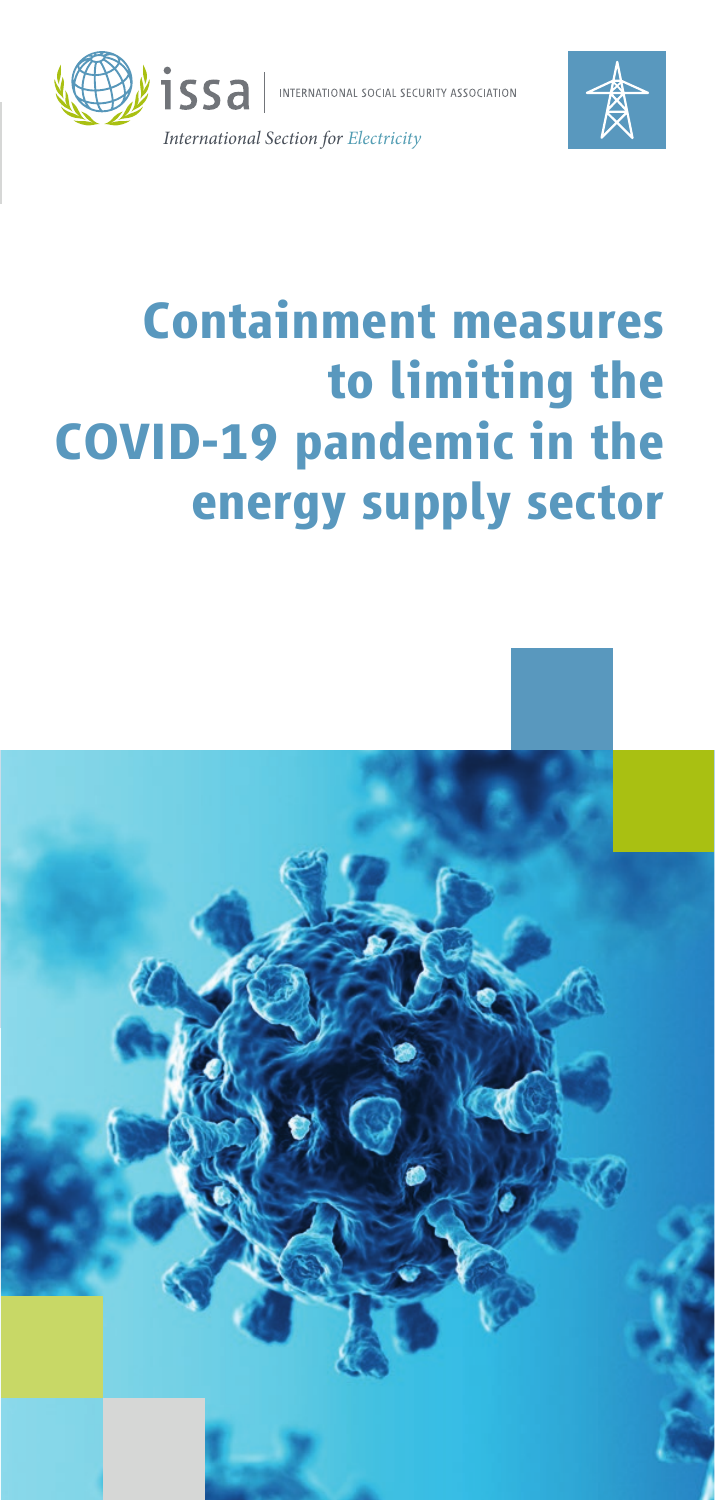

Maintain safety distance of 1.5 metres from others.



If safety distance cannot be maintained, wear a face covering.



Replace personal meetings by telephone and videoconference.



Only touch your face with clean hands.

**The International ISSA Section for Electricity, Gas and Water provides support for**

## **prevention and hygienic measures to ensure energy supply continuity**

#### **in cooperation with energy supply companies.**

The implications of the coronavirus pandemic on operational procedures are huge. The listed prevention measures describe basic requirements and thus do not claim to be exhaustive. They may vary according to country and company and can be complemented by further measures. However, they should be taken into account in any case when developing a strategic concept.

# General hygiene measures

- $\blacksquare$  Main principle: Keep a minimum distance of 1.5 metres in buildings, in the open and in vehicles. If the physical distance cannot be maintained, wear a face covering
- $\blacksquare$  Avoid direct, close collaboration between employees as far as possible and adjust working processes accordingly. Avoid shake hands when meeting, countersign documents, like for example time sheets, with your own or a clean writing tool
- $\blacksquare$  Wash your hands regularly with water and soap for at least 20 seconds
- $\blacksquare$  If possible, ventilate the work area regularly
- $\blacksquare$  Set up conduct recommendations on health and safety through enhanced hygiene measures and provide relevant information (e.g. through posters, see Annex)

# Organisational measures

- **n** Arrange as far as possible the option to work from home for employees (in particular for employees who have stayed in risk areas)
- $\blacksquare$  Replace personal meetings by telephone- and videoconference
- $\blacksquare$  Cancel or reschedule internal/external conferences and events
- $\blacksquare$  Avoid nonessential business travelling to the absolute essential for upkeep of operations
- $\blacksquare$  Limit close contact services with clients to the absolute essential for upkeep of the business (e.g. examine the possibility of customer reading their own meter)
- $\blacksquare$  Employees with symptoms of respiratory infection or fever shall stay away from work and contact a physician



- $\blacksquare$  Activate, adjust or prepare a pandemic plan and instruct the workforce accordingly
- $\blacksquare$  Build prevention and crisis response units who analise and follow the evolution of the pandemic and coordinate internal measures in collaboration with an occupational physician
- $\blacksquare$  Issue certificates for employees with responsibility in critical procedures at the site (e.g. special right of way for employees and service providers with essential tasks)
- $\blacksquare$  Employee shall use own working tools and clean them before passing on. If tools are shared, observe adequate hygiene measures
- $\blacksquare$  Ensure frequent cleaning of sanitary facilities
- $\blacksquare$  Coordinate with testing facilities for rapid testing and quick conveyance of the results of employees with essential tasks
- **n** Extend canteen service times to manage peaks, if necessary consider canteen closure



Regular ventilation! Ventilate working rooms hourly for 10 minutes.



When using bus and train wear a face covering. Avoid overcrowded buses and trains.



When coughing or sneezing use a tissue or the inner elbow, not your hand.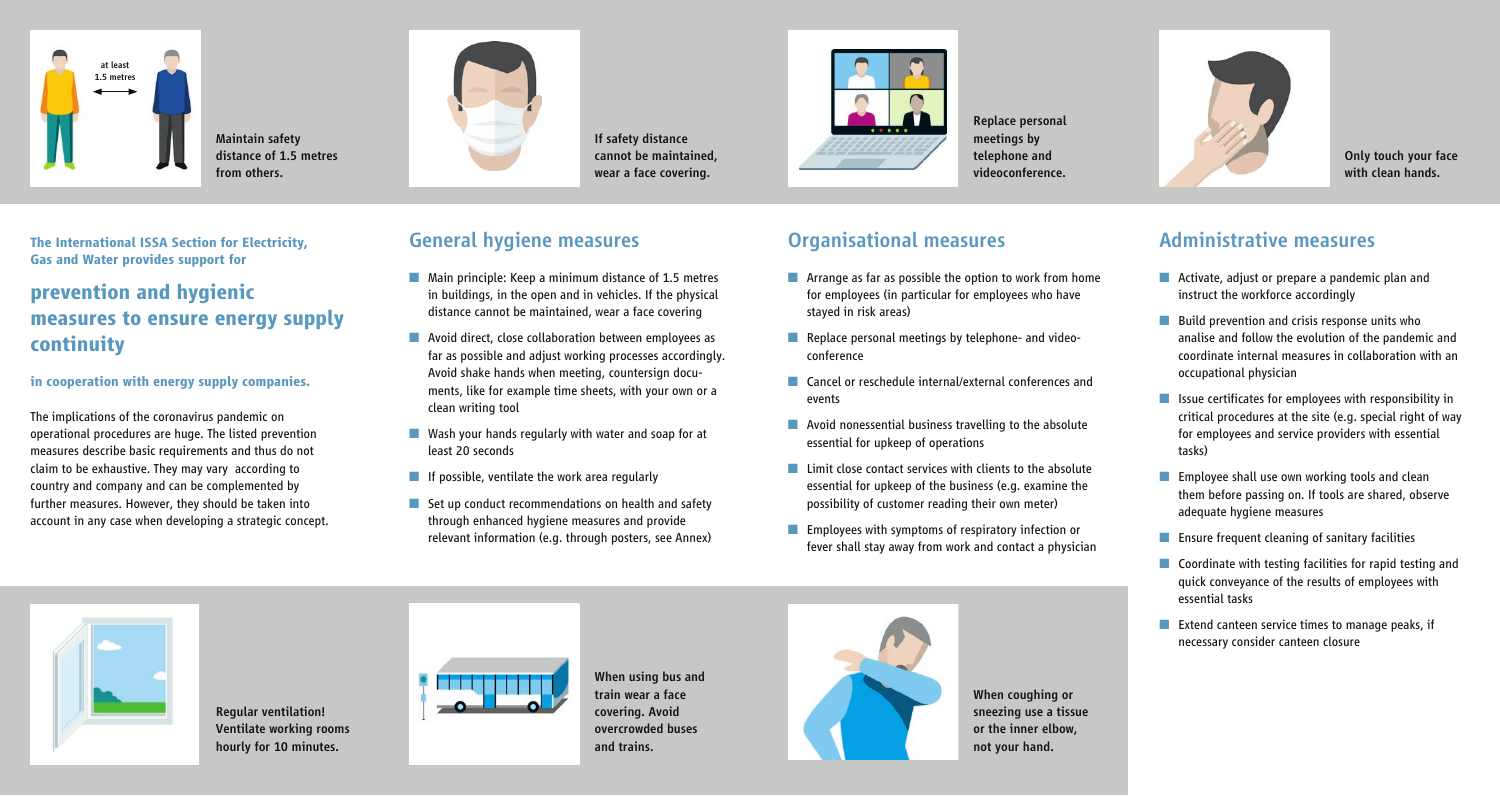

Frequent and intense hand washing with water and soap for at least 20 seconds.



Use disposable towels of paper or tissue (towel roll).

### Measures to ensure continued business operations

- $\blacksquare$  Determine key personnel for internal operational processes to ensure that emergency services are running and protect them by separating them from other employees
- $\blacksquare$  Elaborate emergency shift plans and plan personnel deployment accordingly
- $\blacksquare$  Access restriction to systemically relevant building areas of the energy utility
- $\blacksquare$  Create two different units to separate knowledge holders at critical infrastructure facilities through contact prohibition and separated working areas
- $\blacksquare$  Take precautionary measures to be able to set up operational quarantine islands in case of an emergency (i.e. healthy employees voluntarily remain on site in the company)
- **n** Provision of emergency equipment in case of a concentration of personnel in relevant business processes e.g. in control centres (food, camp beds, sleeping bags, and other items)
- $\blacksquare$  The company should provide water in canisters, liquid soap and disposable towels for employees who are active in field service. If washing facilities are not available, hand disinfectant can be used alternatively
- $\blacksquare$  If washroom facilities are available, provide suitable skin cleansing agents (liquid soap, disposable towels) and skin care products for hands



Frequent cleaning of contact areas (e.g. door handles, shared working tools). Disinfect if necessary.



With symptoms of cough, fever, rhinitis or loss of smell and taste stay at home and seek medical advice.